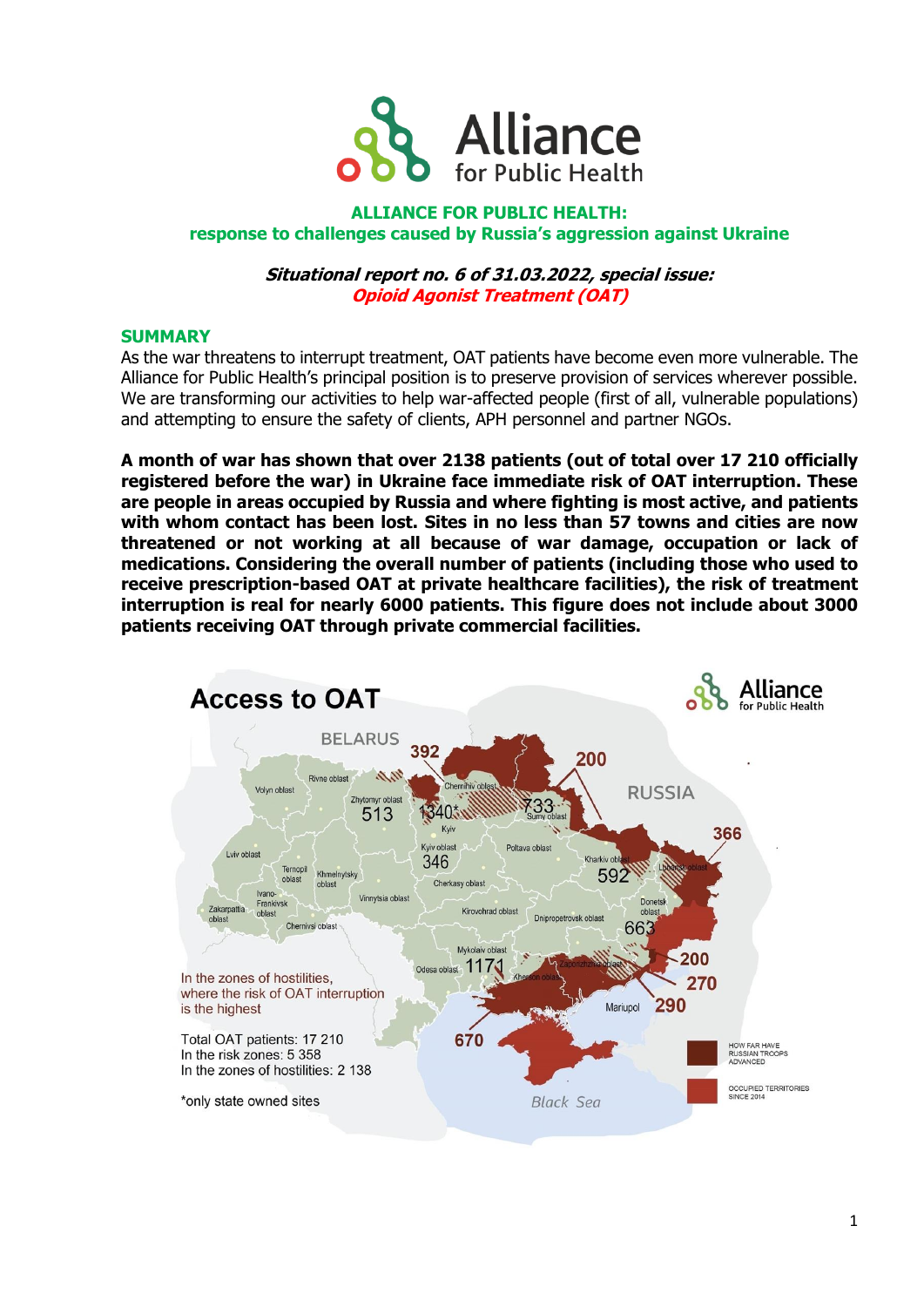Since February 24, the main **CHALLENGES** to OAT programs in Ukraine are:

- **Replenishing stocks of OAT medicines** in different regions; risk of **supply interruption**.
- Threat of **closing OAT sites** because of fighting, destruction and occupation of territories.
- **Displacement** of OAT patients, health personnel, OAT project staff providing PSS services. Pressing **need for life support services for patients** (food packages, additional medications to treat co-morbidities, clothing, etc.); technical assistance to OAT sites.
- **Providing drugs to patients of private healthcare facilities** who receive prescription-based treatment and are not on the state program. There are many more such patients than the official figure of 3000. Meeting their demand in treatment is planned, in part, through involvement in the state program after procurement of extra stocks of drugs. APH plans to renew dialogue with local suppliers regarding restarting drug production.
- Enrolling people on the state program when stocks and supply are limited is complicated by the fact that patients of private facilities usually take high doses.



# **GENERAL OVERVIEW**

**1. Supply of drugs.** The Public Health Centre (PHC) of the Ministry of Health (MoH) together with APH and 100% Life conducted an accelerated procurement of medications in Odesa. They collected information about needs in the regions where stock levels were approaching critical, identified transport operators and chose sites to receive and store the drugs. Three-month stocks have been delivered to Vinnytsia, Lviv, Zakarpattia oblast, and to sites in the city of Kyiv. Delivery to other regions (except for towns and locations that are occupied or where heavy fighting is ongoing) is planned for the nearest future. Negotiations are ongoing with three principal recipients regarding involvement of international partners for additional procurement of OAT medicines; calculations also include the needs of patients from private facilities and the penitentiary sector. Most patients (except those in occupied towns/sites and towns where heavy fighting is ongoing) stay at home and wait for the drugs to be delivered. Most sites still have some reserves thanks to previously issued 10-15-30-day supply.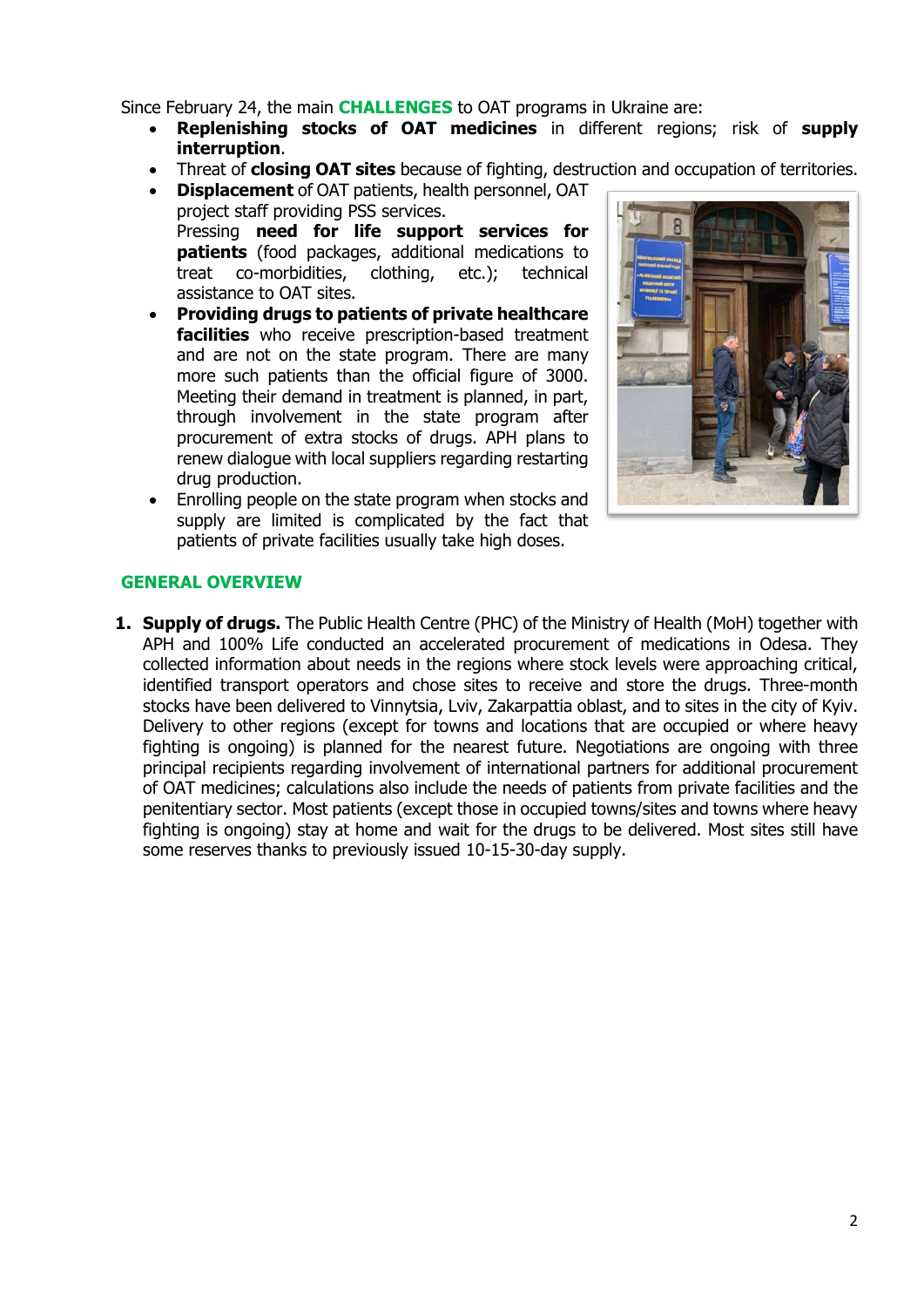# **INNOVATIVE APPROACH**



On March 28, the APH piloted **delivery of OAT medicines to healthcare facilities in Poltava, Sumy and Odesa oblasts** using mobile clinics of the APH which are now used for delivering humanitarian commodities. Now, thousands of OAT patients will have stocks of drugs for a extended period, which is vital during war. Every OAT site will receive the required amount of OAT medicines for their patients based on

requests they submitted. These activities follow the Order of the MoH of Ukraine dd. 08.03.2022 no. 433 'On Supplying Drugs Procured with the Funds of the State Budget of Ukraine for 2021 for People with Mental and Behavioral Disorders due to Use of Opioids, Who Receive Treatment with OAT medicines in the Time of War'. The activities have been agreed with the Minister of Health and are controlled by a deputy minister.



- **2. Interruption/possible interruption of treatment** (when patients on occupied territories run out of drugs or new drugs will be impossible to deliver), in particular:
	- Two sites in **Mariupol** do not exist anymore. The city is almost completely destroyed.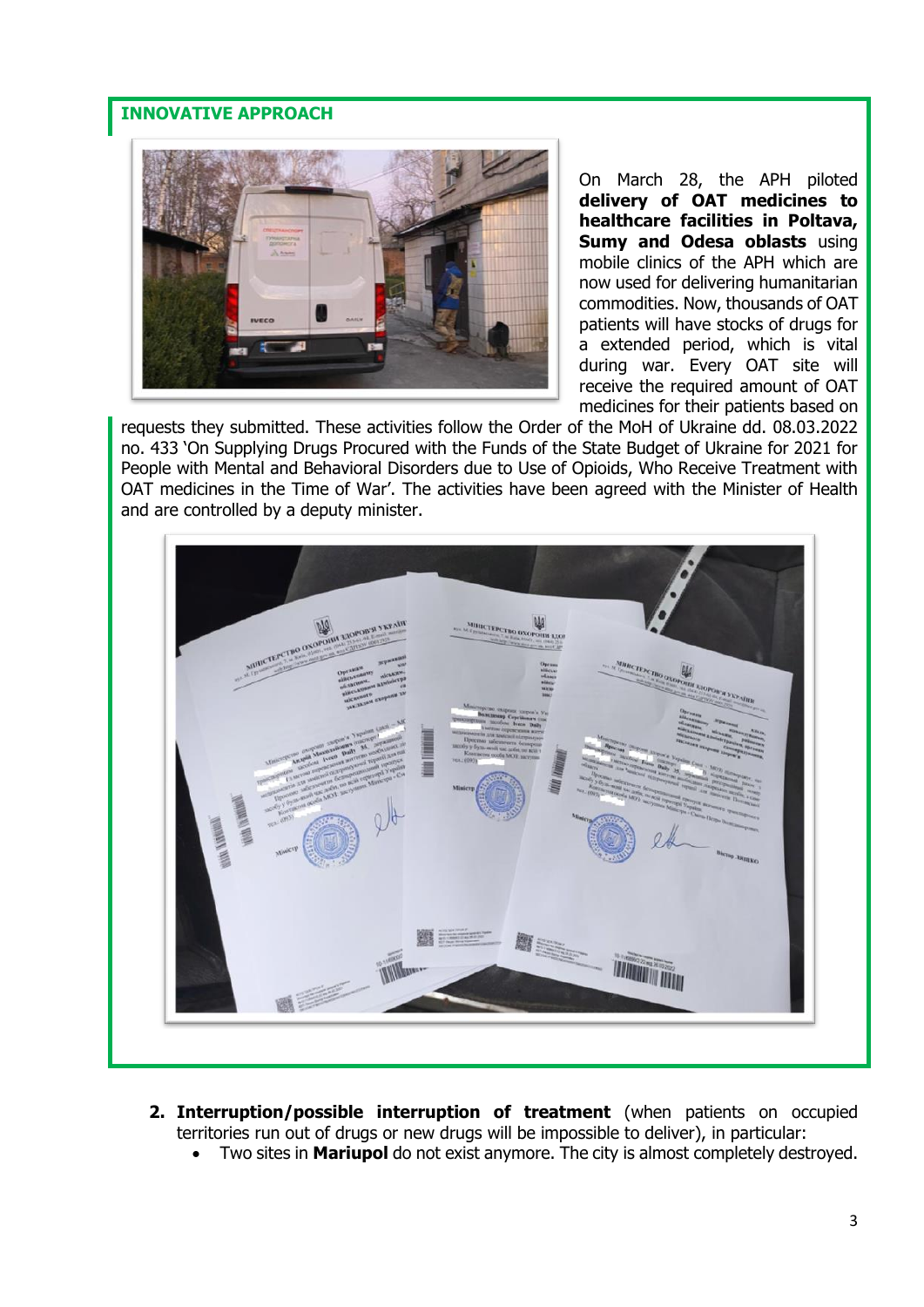- In **Luhansk oblast,** only one site in **Lysychansk** is still operating. Delivery around the oblast is impossible. The site in **Rubizhne** has been destroyed. **Svatove** has been occupied by Russia, the fate of the OAT site is unknown.
- In **Kharkiv oblast,** patients of the state OAT program are receiving drugs in private clinics.
- In **Sumy oblast, Okhtyrka** and **Lebedyn** are surrounded. Stocks of OAT medicines will last until the end of March. **Konotop, Shostka and Sumy** have 2-4-week supplies of drugs.
- In **Zaporizhzhia oblast,** OAT medicines (for 1 month) were delivered to **Melitopol** and **Berdiansk** two weeks ago with support from the Ukrainian Red Cross.
- In occupied **Kherson oblast** there are no drugs left at sites in **Skadovsk** and **Nova Kakhovka**



(on March 25, a 7-10-day supply of drugs was given to patients). Currently, stocks of OAT medicines are running low at the site in **Henichesk.**

- For about two weeks, drugs were not available at some sites in **Cherkasy oblast** (Smila, Zolotonosha, Chyhyryn, Korsun Shevchenkivskyi, Kaniv, Horodyshche, Drabiv, Mankivka). The problem has been partially resolved: on March 25, drugs were delivered with the help of 100% Life Cherkasy.
- **Chernihiv** is also on the brink of a humanitarian disaster. There is no power, heating and water supply. The situation with OAT medicines is critical in Bakhmach, Mena and Koriukivka.
- In other regions, the situation is currently relatively stable. *Provision of OAT medicines to the sites in Cherkasy oblast*
- **3. Support for patients:** Thanks to cooperation with projects and partners involved in implementation of the OAT program in Ukraine and transformation of existing activities (with support from the GF), humanitarian aid is being provided. Patients moving to other regions of Ukraine receive prompt support and continue OAT in new locations. According to recent reports, there are no less than **1000** displaced patients (the data is updated daily).
- **4. Support for doctors:** transport to OAT sites is provided for both health personnel and patients in regions directly affected by the war.

The APH together with the PHC and all partner projects provide daily information on recent changes, MoH orders, collaboration algorithms and contact data of OAT sites both in Ukraine and abroad in order to ensure uninterrupted treatment.

## **STORIES FROM REGIONS: LVIV**

"The number of OAT patients in Lviv has doubled," said **Andriy Klepikov, executive director**  of Alliance for Public Health. "We greatly appreciate the work of Myroslava Kabanchyk, Chief physician of Lviv Oblast Narcological Dispensary, and her team for enormous efforts to take for treatment OAT patients escaping from war zones to Lviv. It is essential for patients to get official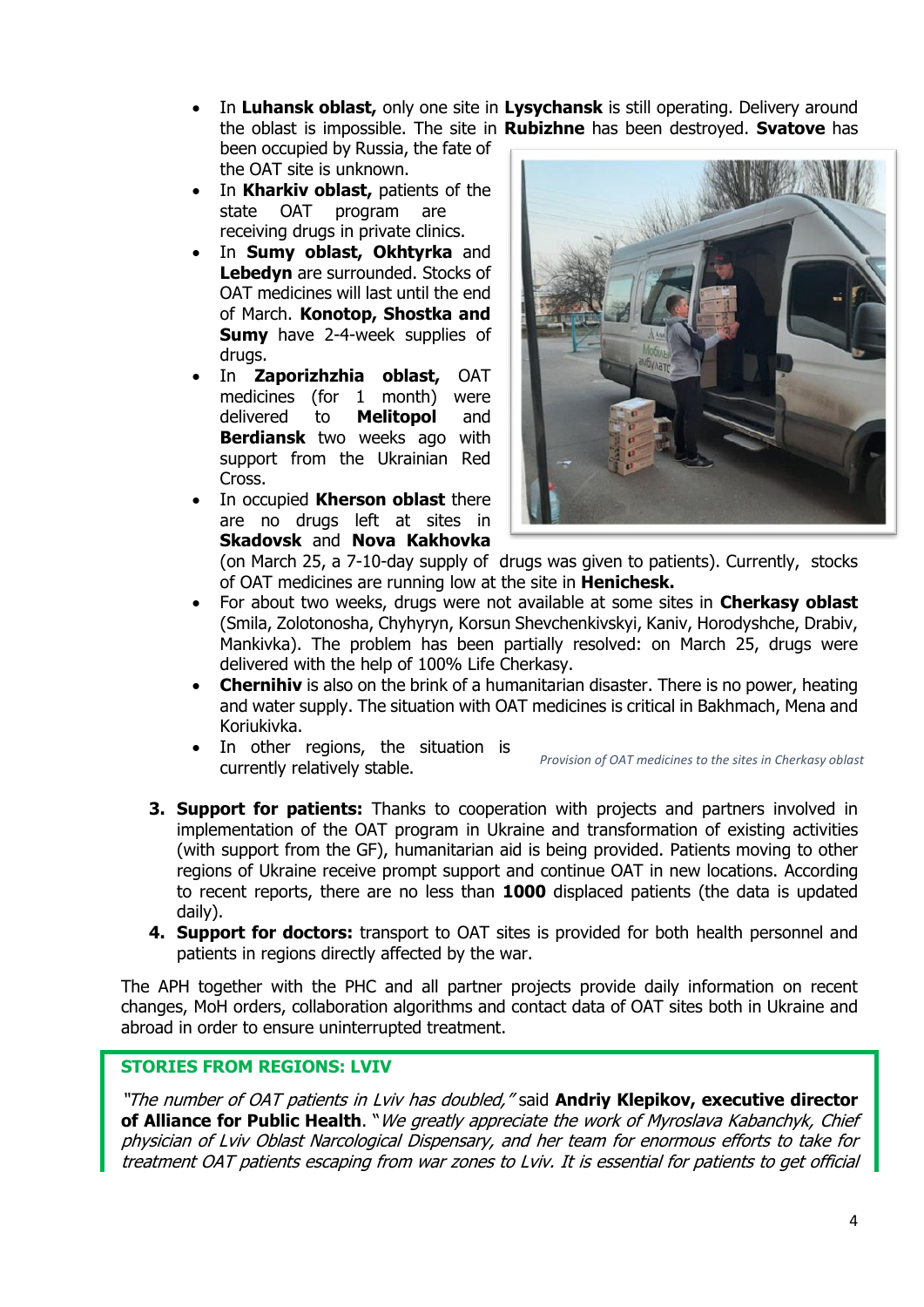registration with the Lviv authorities of IDP (internally displaced person) status. Patients have come from Kharkiv, Zaporizhzhia, Enerhodar, Mariupol, Sumy, Kyiv, and other cities. Lviv is saving the lives of OAT patients from all over Ukraine. Thank you, Lviv! "

**Yaroslav**\*: "I am from Kyiv, I am an OAT patient and have been getting treatment at a private clinic for almost two years. I would pay for a prescription and get my medicines. I came to Lviv because I had to replace my documents, as I lost my passport and it was impossible to renew it in Kyiv. Also, the private clinic closed, and to get on the state program in Kyiv is impossible. I came to the narcological dispensary; they explained the procedure, I made tests, completed all questionnaires and received the drugs — all in one day. I am very grateful for this help, because my health suffered when treatment was interrupted: my legs ached and I felt extremely weak. There are many people like me, not just from Kyiv, but from Kharkiv, Luhansk, Donetsk, Mykolaiv and Kherson oblasts… a lot of them used to be on private programs. They haven't given me a takeaway supply yet, I take the drug the nurse gives me, but I'm fine with that; the most important thing is that I can go about my business, searching for a job'."

According to the **Chief physician of Lviv Oblast Narcological Dispensary, Myroslava Kabanchyk**, there are more than 100 displaced patients in Lviv from all round Ukraine. *"t is hard* to say how many of them will stay here, 'says Myroslava. 'Some will leave. We accept all of them, we give them a maximum 10-day supply of medicines. But they are unusual patients, and we need



to assess how stable they are. Many new patients used to go to private sites. We accept them, as we have no choice: if we don't, the situation in the region will deteriorate. We place them in our inpatient facilities for a day for assessment, and by the end of the day they can already get the medicines. Many patients have HIV. Many patients come with illness, injuries, burns; we try to help them all.'

**Ihor Zarishniak, PSS OAT coordinator at CO 100% Life in Lviv**: 'At the three sites in Lviv there is almost no free capacity; we refer patients to sites in Drohobych, Stryy or Chervonohrad. Many patients come from private sites; it seems that they are the

majority. It is more difficult with them, as their doses are usually higher, and not all of them want to get registered and tested; they are used to simply paying money to resolve all issues. We are trying to help as much as we can. We have opened a shelter and a soup kitchen. Many of the patients are here only temporarily: they want to go either abroad or to other regions'.

\*patient's name has been changed

# **PROJECT ACTIVITIES BEFORE THE WAR**

Since 2021, APH pursued the following activities under the current Global Fund grant:

- **Providing psychosocial support services to 5550 OAT patients through 24 NGOs** all around Ukraine.
- **Expanding the OAT program based on the Results-Based Financing (RBF) model**  (by enrolling new patients on the OAT program through signing direct contracts with healthcare facilities (HCF), recruiting and retaining new patients. In 2021, 116 agreements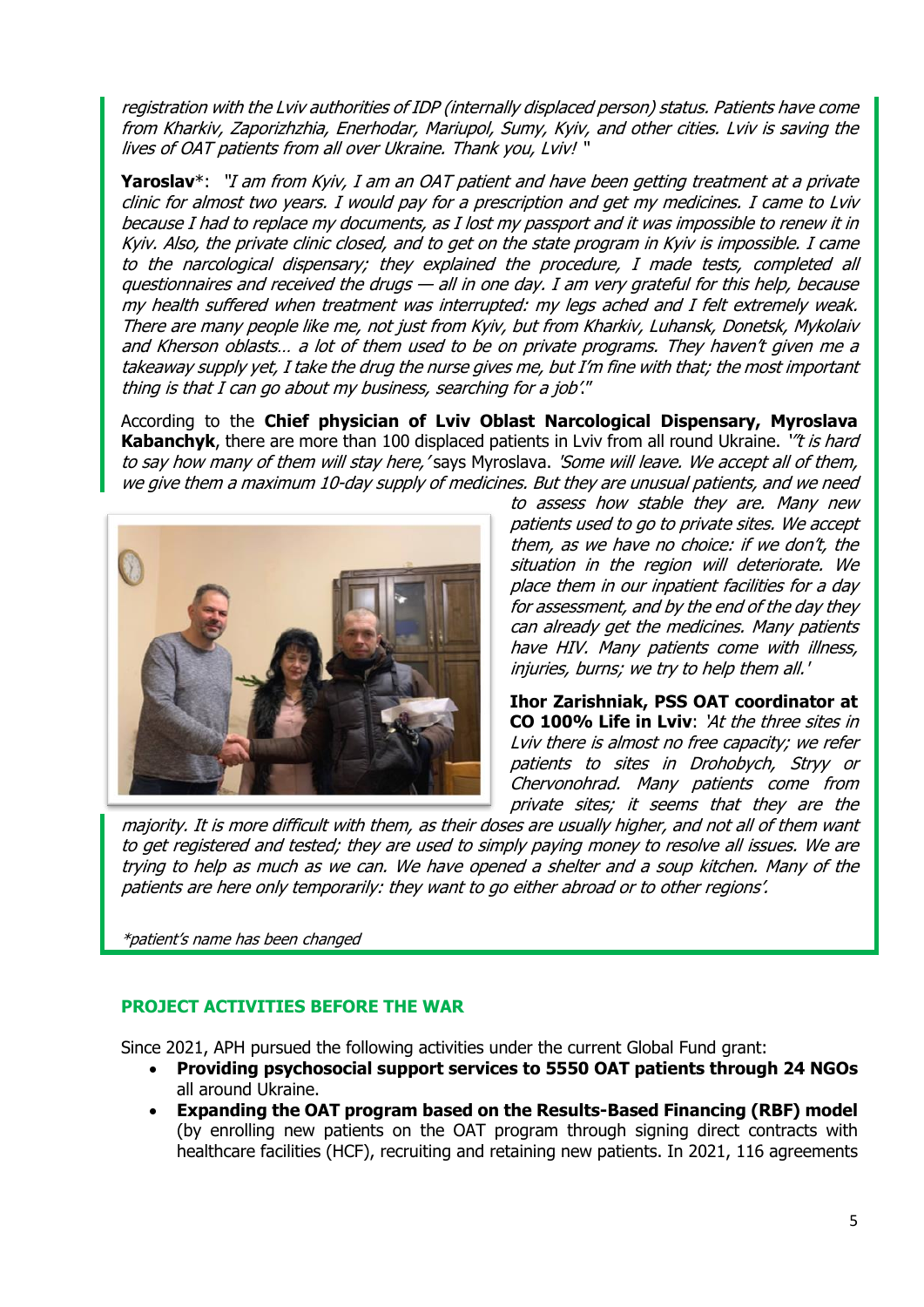were signed and 2653 patients continued treatment, 82.4% of whom were continuing treatment as of 31.12.2021.

- **A project for technical assistance for new and/or existing OAT sites.** In 2021, 19 sites were reconstructed and equipped, including six new sites, five of which are at State Penitentiary Service facilities.
- **Expanding the OAT program in the penitentiary sector for people with opioid dependence.** As of the end of 2021, OAT was provided to 121 patients at seven sites.
- **Implementation of a peer-driven intervention (PDI) pilot project in four oblasts of Ukraine (Kyiv, Kharkiv, Khmelnytskyi, Rivne)** for enrolling new patients on the OAT program.
- **A project for transportation of vulnerable OAT patients during COVID-19 to ensure uninterrupted continuation of treatment during COVID-19-related restrictions (Under the CRM19 grant).** This service has been used by 1098 OAT patients with a complicated history of disease (HIV/AIDS after pulmonary TB; exacerbation of chronic diseases rendering patients less mobile; disability).
- **Supporting the national hotline on drug dependence and OAT.**

## **PROJECT ACTIVITIES DURING THE WAR**

## **1. Providing PSS services to OAT patients during the war**

Psychosocial support for OAT patients (supported by the GF) continues to be provided in all the regions, including occupied Kherson oblast, except for sites in **Mariupol**. For the long time there was no contact with Luhansk oblast.

## **STORIES FROM REGIONS: LUHANSK OBLAST**

When this report was almost completed, we were able to get in touch with the head of OAT operations at CO Luhansk Oblast Society All-Ukrainian Network of People Living with HIV/AIDS, Valentyna Kalmykova.

'The situation in Luhansk oblast is extremely difficult; this is a humanitarian disaster: we have no electricity, no water supply, there is not enough food. The town of Rubizhne is split into two parts — one is Ukrainian, the other is controlled by the [Russian-backed] LPR. The narcological dispensary in Rubizhne has been damaged by bombing and is not working. Svatove is controlled by the enemies. Yet clients at all sites have OAT medicines; the next dispensing was planned for April 5 and 6. Most probably, the drugs will be issued at Sievierodonetsk and Lysychansk hospitals which still work.'

Valentyna was able to leave Rubizhne a few days ago. Head of the organization, Yevhen Topchiyev, helped her to escape. He has remained in Rubizhne and uses his bicycle to delivery humanitarian aid to air-raid shelters where people, including children, are staying now.

There is a huge need for medications, food and water, but no help can be sent as the area is surrounded. Unfortunately, employees of the organization have almost no contact with their colleagues in Svatove, as the phones do not work there, and people get in touch maybe once a week.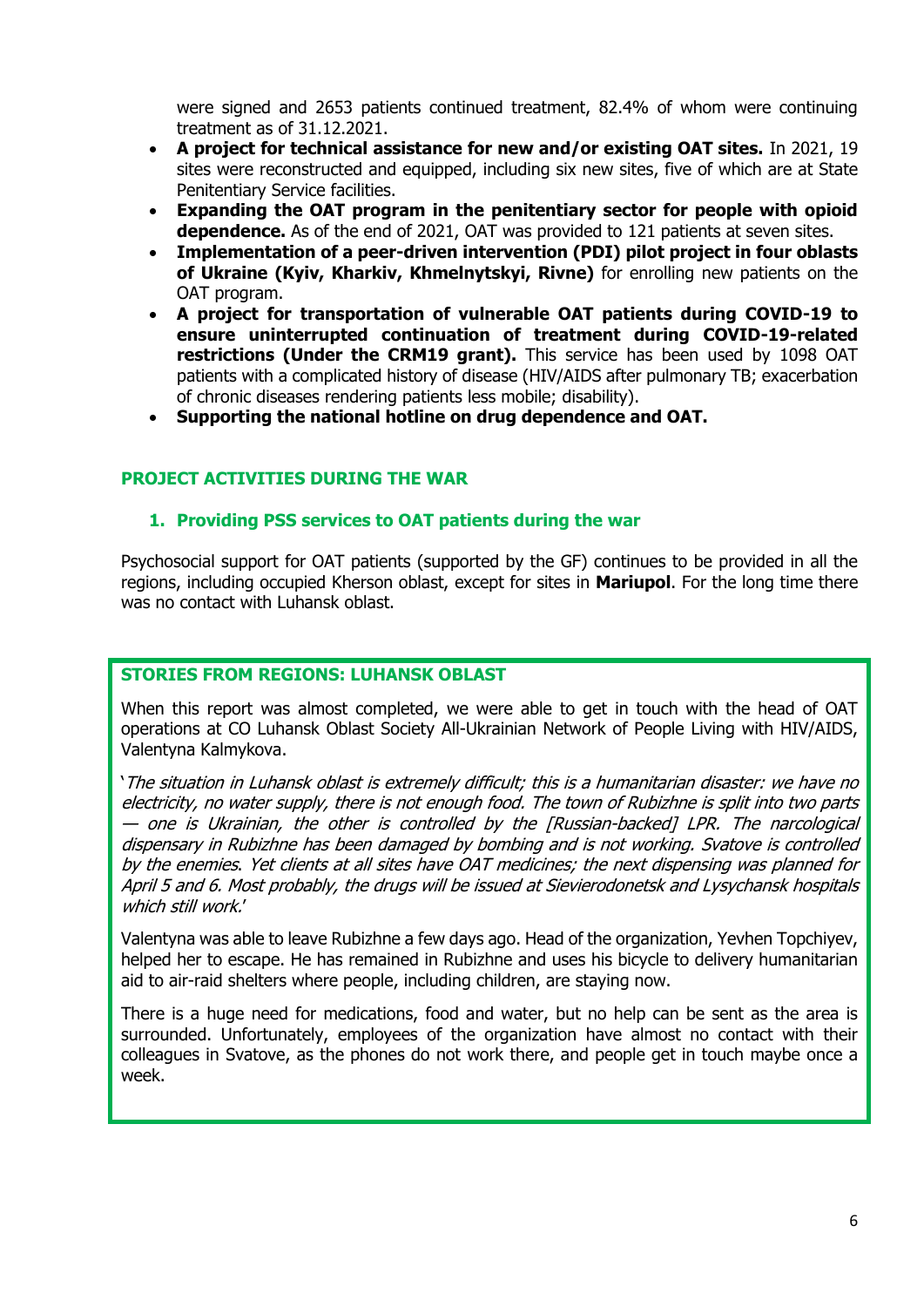Provision and scope of PSS is now customized to the needs of each region and each particular OAT site. Social and health workers are focused on ensuring provision of uninterrupted OAT to all patients. Bearing in mind the limited funding of the project that was intended for retaining OAT patients in peacetime, the APH is considering expanding project activities and increasing funding in order to reach patients, identify and meet their needs in each particular case.

## **2. Expanding OAT based on the RBF model (by enrolling new patients on the OAT program through signing direct contracts with HCFs, recruiting and retaining new patients).**

Since January 2022, implementation of a new approach to enrolling and retaining new OAT patients started. After the beginning of active warfare, the approach had to be revised. Now, new mechanisms for additional funding of HCFs are being discussed, as they are currently underfunded by the state.

## **3. Implementation of the project for technical assistance for new and/or existing OAT sites**

Project activities are not implemented and funding is suspended because of the war.

## **4. Expanding the OAT program in the penitentiary sector for people with opioid dependence kept in penitentiary facilities.**

Active negotiations with the leadership of the Health Center of the Penitentiary Service and the PHC are ongoing regarding supply of medications and operation of OAT sites at penal facilities during the war. Procurement of liquid methadone for penal facilities has been included in the plan of global procurement to be implemented for the civil sector using GF funding. Funding reconstruction of facilities to create new OAT sites is currently suspended.

- **5. Implementation of a new PDI project.** Funding has been repurposed for the needs of OAT patients.
- **6. CRM19 grant funding** is used for ensuring uninterrupted treatment during the war.
- **7. 'Expanding Medication Assisted Therapy in Ukraine' (ЕхМАТ) project –** as a part of the Payment for Performance (P4P) initiative, nine new patients started receiving OAT in Odesa, Kovel and Volodymyr-Volynskyi.

APH's project **supported by СDC** continues working at project sites in all PEPFAR regions except Mariupol and occupied territories:

- Financial support is provided to site personnel; patients receive material incentives.
- Two mobile OAT clinics in Dnipro and Kryvyi Rih are transporting humanitarian goods and medications for OAT sites and patients. Another five OAT mobile clinics (which were not fully equipped because of the war) are used for transporting humanitarian goods, evacuation of people (one of the mobile clinics has been transferred to partners from CO 100% Life for transport and delivery of medications, including ART drugs).
- All relevant information orders of the MoH, contacts of sites abroad, advice on provision of psychological care and safety, etc. – are available on the project website ('For wartime' link)<https://zpt.org.ua/uk/> and through the mobile app.

## **National hotline on drug dependence and OAT**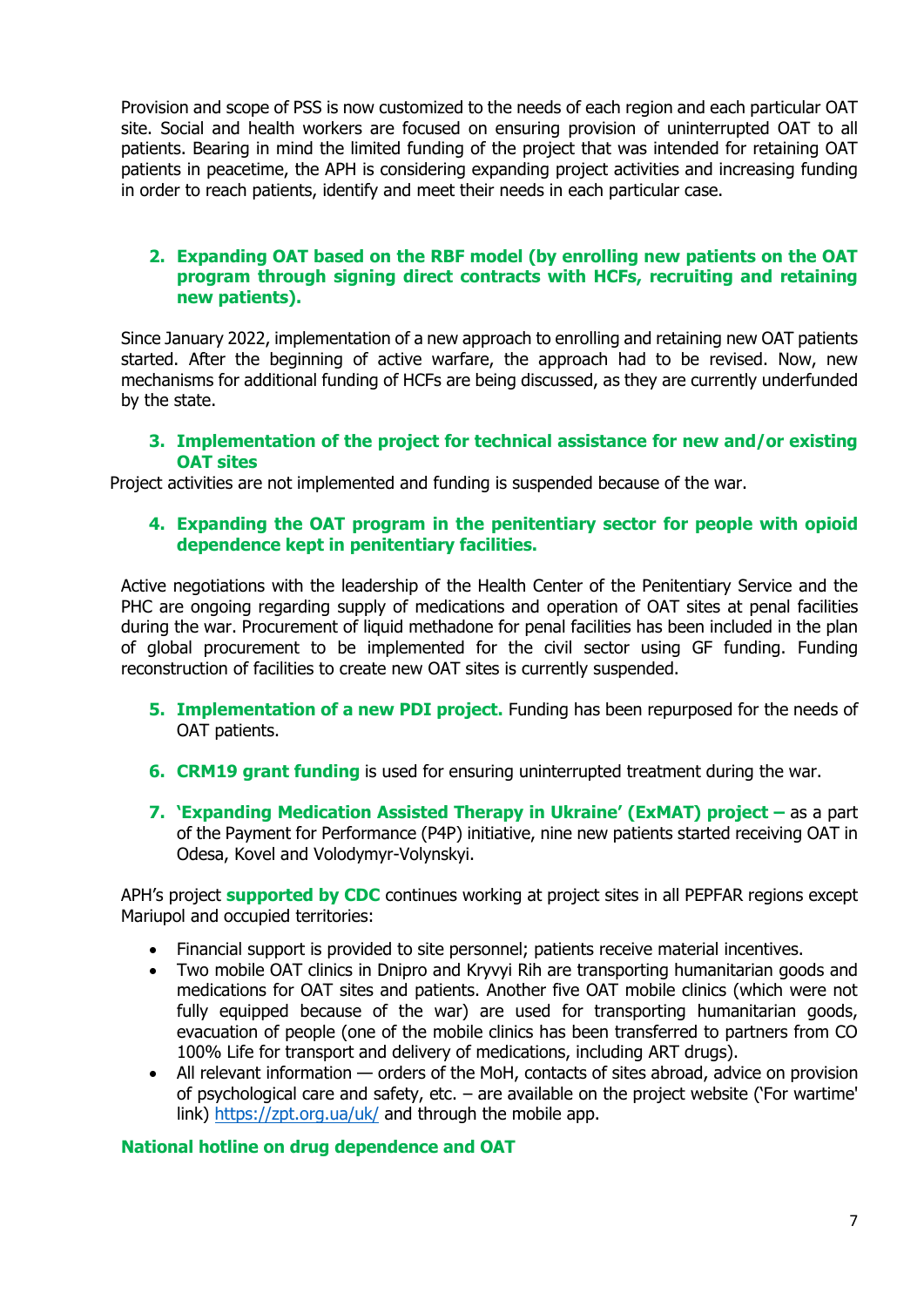- From March 1 to March 25, there were **1038** calls (457 online and 581 via phone), **three times more than the hotline received in the month before the war**.
- **32%** of incoming requests come from drug-dependent people who used to be clients of private clinics (receiving/using prescriptions and getting drugs from pharmacies; enrolling on the state program).
- **27%** of requests from patients concern suspension/restriction of discharge of drugs (in Kamyanka, Lysianka, Konotop, Zolotonosha, Smila and Drabiv). Some of them also include complaints about reduced doses (Kyiv, Rivne, Ternopil, Khmelnytskyi).
- **26%** are about transferring/receiving/contacts of sites in Ukraine and abroad.
- 14% are miscellaneous (COVID, confiscation of the drugs by police, loss of drugs (e.g. taken away by other drug users), questions about continuation of the program, how to receive drugs without IDs, etc.)



## **Trends:**

- clients of the program increasingly complain about other drug users who take the drugs away from them;
- there are multiple cases when police officers confiscate legally received drugs;
- a lot of patients ask questions about how to get the drugs in another region if documents are lost.

## **PERSONAL STORIES: examples of targeted help (advocacy cases).**

- on 20 March, a **patient from a private clinic in Kharkiv,** Lidiya K., 32, asked for help. Her house had been hit by shelling, and she came on an evacuation train to **Lviv** without any possessions. The operator immediately called the chief physician of Lviv Oblast Narcological Dispensary and coordinated Lidiya's next steps: the next day, she was placed on the OAT program.

- on March 22, a **patient of the state OAT program in Kryvyi Rih,** Oleksandr M., 47, called. He had been wounded fighting in the territorial defence. When after receiving treatment at the hospital he returned to his site, he was denied his therapy because he had been absent for 10 days. The operator promptly called H. Zalizniak (responsible for OAT there) and helped the patient to obtain the necessary documents from the hospital and return to the OAT program.

- On March 5, an **OAT patient from Kyiv**, Olha T., 38, asked about leaving the country with her two children. The patient had a lot of questions regarding crossing the border with OAT medicines, confirming documents, OAT sites abroad, etc. The hotline operator provided detailed consultation including contact information of OAT sites in Poland. The woman was referred to a local NGO who went on to provide further support. Currently, Olha is receiving both ART and OAT, and has started HCV treatment.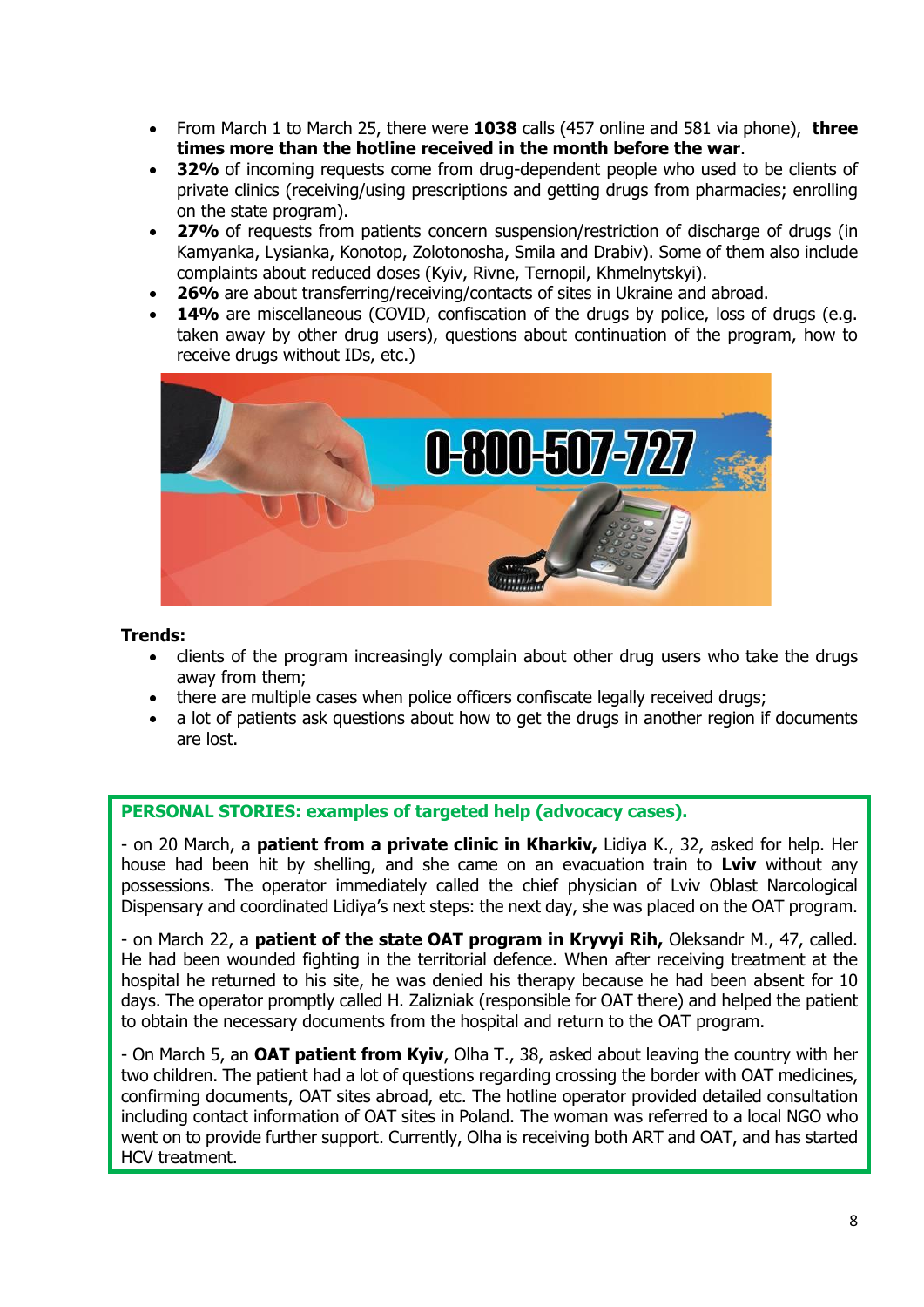### **PROCUREMENT**

- The APH **promptly procured available stocks of methadone and buprenorphine**  from TDV Interchem (Odesa). The drugs are to cover the needs of Odesa oblast (HCFs in Odesa, Izmail and Bilhorod-Dnistrovskyi), Poltava, Zaporizhzhia, Ternopil and Ivano-Frankivsk for approximately 1 or 2 months, until state-supplied drugs come.
- Because of the war, current supplier TOV KhFP Zdorovya Narodu in Kharkiv has suspended manufacture; another Ukrainian supplier is on threatened territory, so the APH and other international partners have been looking for suppliers and donors on the international market to procure OAT medicines for 2022. Some of the drugs will be procured through the portal of the Global Fund — WAMBO, but the biggest part, around 23 million 25 mg methadone tablets, are to be purchased from RUSAN Pharma (India).

## **INFORMATION FROM DIFFERENT REGIONS**

#### **Kharkiv oblast**

In Kharkiv oblast, private clinics Alternativa and Innovatsia in partnership with CF Parus committed to provide OAT to more than 400 patients of public healthcare facilities that cannot work at the

moment. Together with personnel of Kharkiv Oblast Narcological Dispensary and the Oblast AIDS Center, they are working on ensuring uninterrupted provision of OAT to patients of the state program.

Dispensing the drugs is organized in advance, and, according to orders of the MoH for the time of martial law, a 30-day supply is provided to patients.

As well as residents of Kharkiv, the treatment is available to patients of sites of district-level towns (Kupyansk, Derhachi) and the Oblast Narcological Dispensary and Oblast AIDS Center. The patients also receive consultations and humanitarian aid.







## **Mykolaiv oblast**

Shelling has damaged the building of the Oblast Narcological Dispensary in the city of Mykolaiv, including the premises of the OAT site. Work is ongoing to provide the required technical assistance to the facility and enable operation of the OAT site.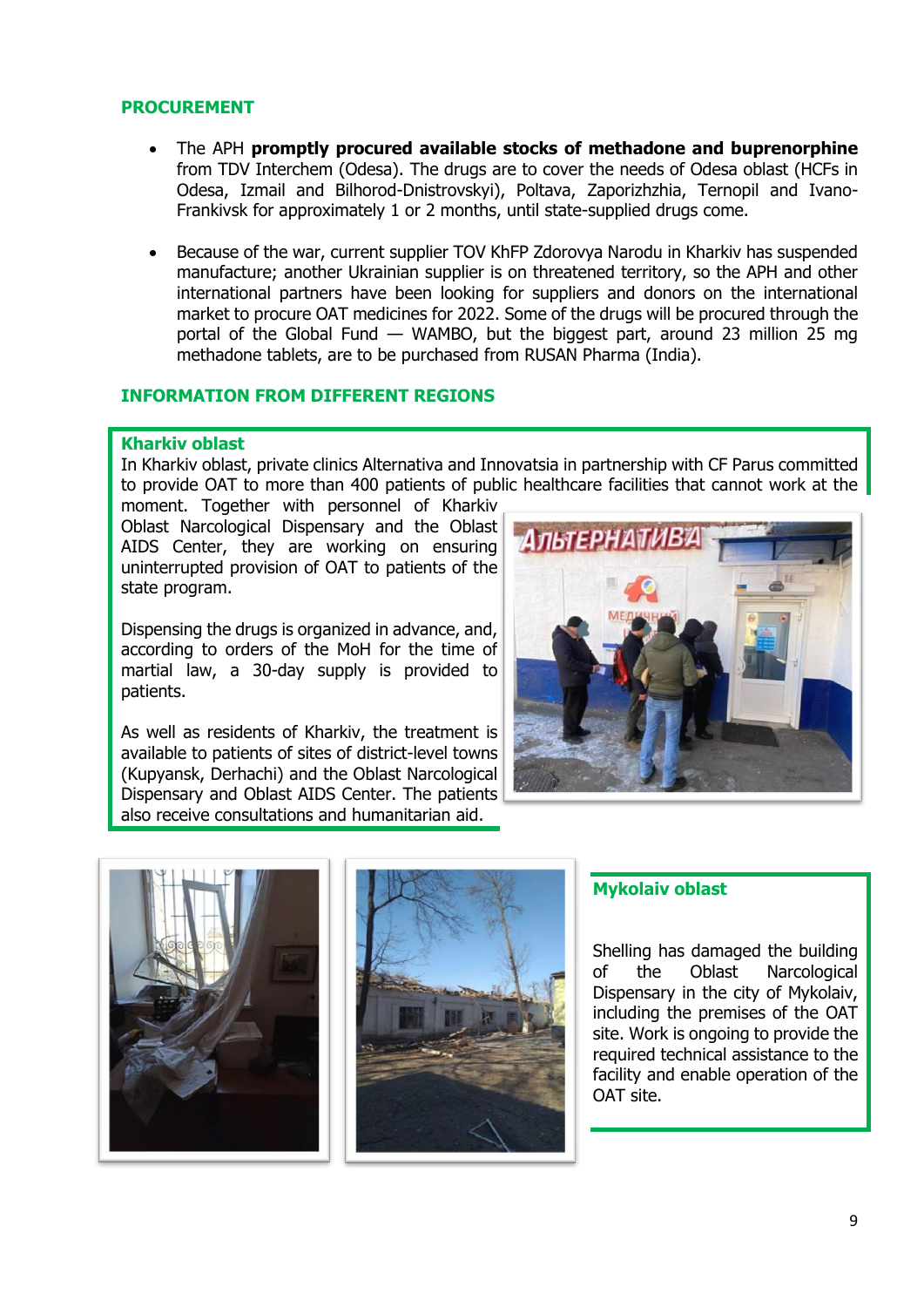## **PERSONAL STORIES**

## **A story about displaced people from CO 100% Life Network, Zaporizhzhia:**

'This is a family from Mariupol, a city being murdered by the Russian invaders. These young people managed to leave their city and reach Zaporizhzhia.

In Mariupol, they left their elderly relatives and their one month-old daughter, who died.

The baby was in the intensive care ward of Mariupol hospital and could not be transported because of her severe condition. The city is deprived of electricity, communications and necessary medicines. The family is trying to reach their relatives who are still in Mariupol, but in vain so far.

The couple rented a room in a hostel and asked for help. By chance, someone gave them a phone number of one of our employees.



The couple are clients of an OAT program. Our employee helped them to obtain the necessary documents and get registered in the city of Zaporizhzhia, which allows them to receive the drugs they need. We have also provided them with food and hygiene products.

But nothing can return them their little daughter. Yet another child has been killed in this war. The grief-stricken mother is struggling to cope; we will continue providing psychological aid to help her.'

## **Patients' stories: Rivne**

**Andriy\*, 40**, has been a client of a private OAT program in Kharkiv for seven years. He did not

join a formal state program as he had a decent income, business, and family and 'I did not need that, I wanted no problems'. After repeated Russian air raids against Kharkiv, he decided to leave. Volunteers evacuating families brought him to Rivne. It is bitter to think about losing everything he earned; his home has probably been destroyed. Health-related needs are now his priority. Andriy came to Our Future organization, joined the official OAT program and received drugs to continue treatment. His next step is finding a new job.

\*patient's name has been changed

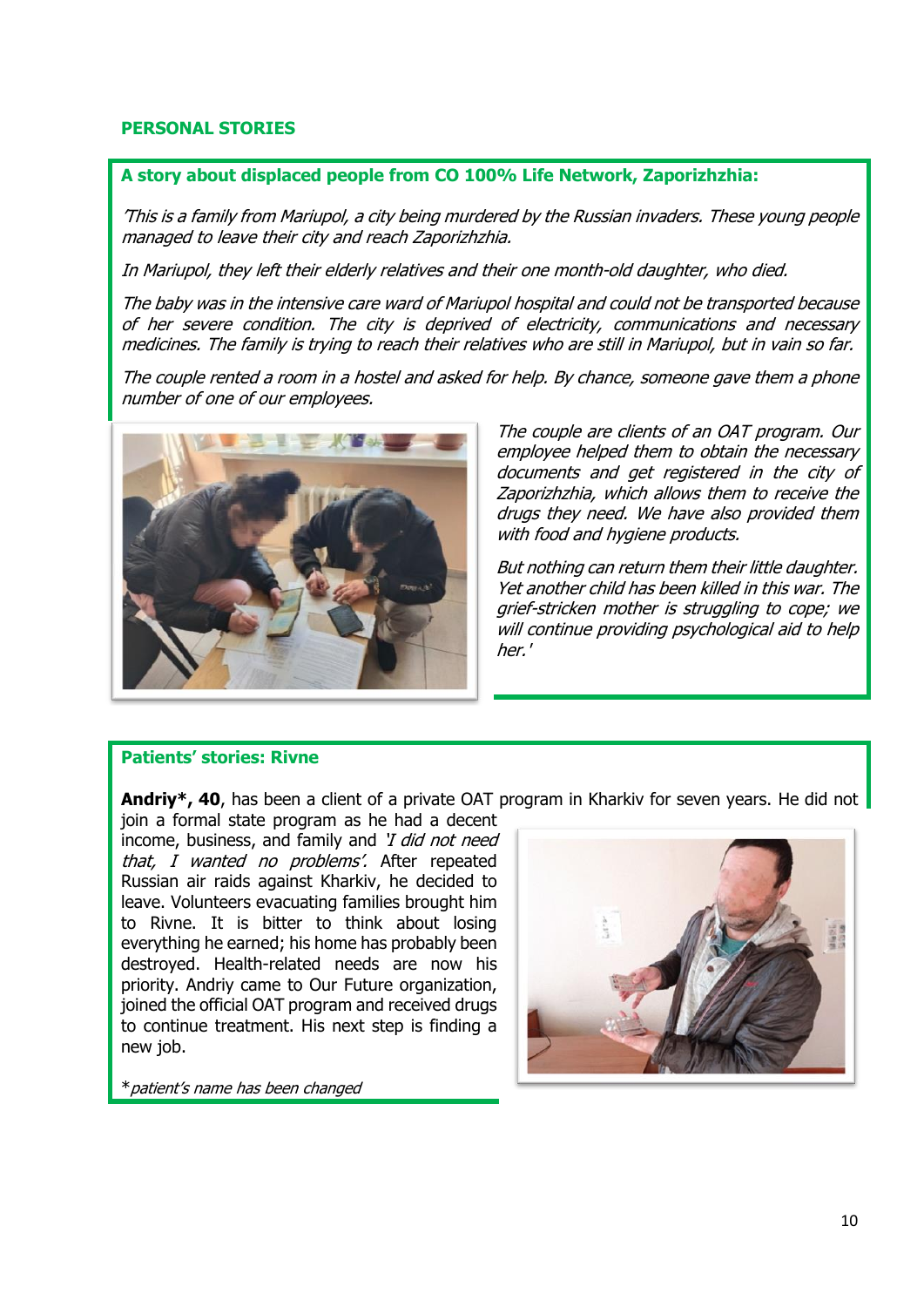## **INNOVATIVE APPROACHES**

A new service, #HELPnow, helps people in accessing ART, treatment of TB, hepatitis and OAT.



## **Patient's story: Czech Republic**

**Olena \*, OAT patient:** I am from Kharkiv and have been a OAT patient for over five years. In early March I visited the OAT site for the last time. I was given the drug for a month and I decided to leave, before that without the drug I was afraid to do so. I took the train to Uzhhorod, then through Slovakia to Prague. I had problems with housing and a job there, so I moved to Brno. I was registered there, and got temporary accommodation in a hotel, but the question of OAT arose. I had no acquaintances in the Czech Republic, so I started looking for all possible information. I used to work at Parus Charitable Foundation in Kharkiv, so I turned to them, and was referred to the All-Ukrainian Organization of People Living with Drug Addiction VOLNA, and they sent me information about the #HELPnow resource. I wrote and was contacted by Dinara, a social worker. I left in a hurry, I did not have any of the documents that OAT patients usually need when moving to another region, only the appointment letter. The social worker talked to me for a long time, I told her all the details about treatment, lifestyle, treatment experience, and gave her photos of all my documents. I tried to get a doctor's statement from my narcologist, but he said it was not possible. However, the social worker reassured me that the statement is not required, I would be accepted anyway. Now I'm registered for receiving OAT treatment at the site in Brno, the drug I was given in Kharkiv is just coming to an end and I will officially become a patient of the site in the Czech Republic. There are some inconveniences - there is only liquid methadone on this site, I have to go to the site every day, it will be difficult to find a job, but it is much better than in Kharkiv, where every time I came to the site I did not know if there would be another chance to receive the drug. Thank you for helping me register for free and for having such an opportunity."

\* Patient's name has been changed